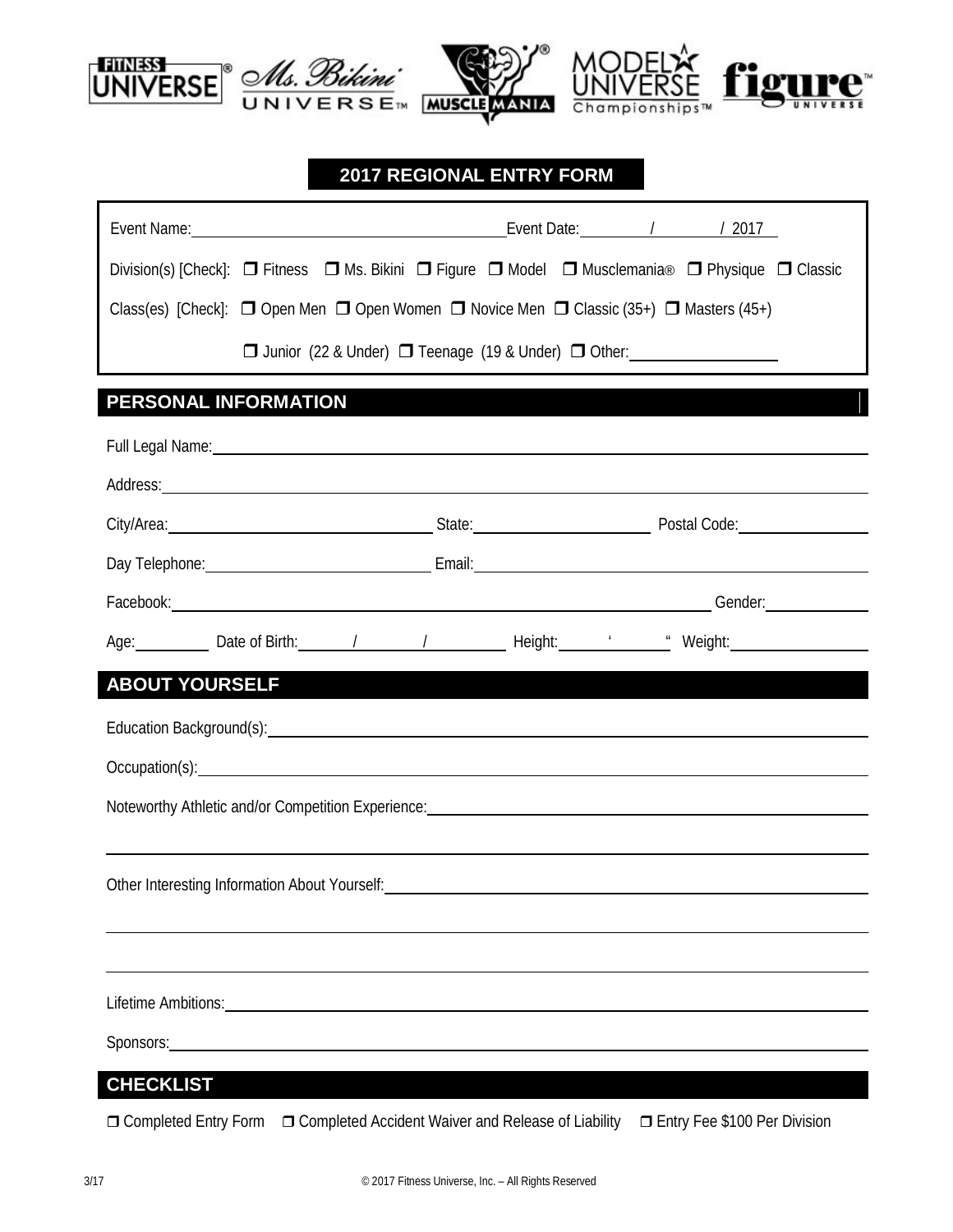

## **ACCIDENT WAIVER AND RELEASE OF LIABILITY**

I certify that I am physically fit, have sufficiently trained for participation in the event and have not been advised otherwise by a qualified medical person.

I acknowledge that this Accident Waiver and Release of Liability form will be used by the event holders, sponsors and organizers, in which I may participate and that it will govern my actions and responsibilities at said events.

In consideration of my application and permitting me to participate in this event, I hereby take action for myself, my executors, administrators, heirs, next of kin, successors, and assigns as follows: (A) Waive, Release and Discharge from any and all liability for my death, disability, personal injury, property damage, property theft or actions of any kind which may hereafter accrue to me including my traveling to and from this event, the Fitness Universe, Inc., the city and event venue where the event is held and their directors, officers, employees, volunteers, representatives, and agents, the event holders, event sponsors, event directors, event volunteers; (B) Indemnify and Hold Harmless the entities or persons mentioned in this paragraph from any and all liabilities or claims made as a result of participation in this event, whether caused by the negligence of releases or otherwise.

I hereby consent to receive medical treatment, which may be deemed advisable in the event of injury, accident and or illness during this event.

I understand that if I compete or otherwise participate in any other fitness competitions within 6 months following the Event, then I will forfeit any prizes, gifts or other remuneration not already awarded and/or received by me.

This Accident Waiver and Release of Liability shall be construed broadly to provide a release and waiver to the maximum extent permissible under applicable law.

And, in further consideration of permission being granted to me to participate in Fitness, Ms. Bikini, Figure, Model and/or Musclemania® America Championships and its related events (the "Event"), receipt of which benefit is hereby acknowledge, I hereby grant you, Fitness Universe, Inc., and any and all Fitness Universe, Inc., approved video or entertainment organizations, and all of their agents, successors, licenses and assigns, the right to photograph or otherwise reproduce (whether by film, tape, still photography or otherwise) my voice, appearance and name, and to exhibit, distribute, transmit, and/or exploit any and all such reproductions containing my voice and/or appearance in any and all media, including without limitation, by means of still photography, motion pictures, video, printing or any other media now known or hereafter devised, including also with respect to merchandising, advertising and/or publicity, and the right to use my name and information about me in any connection with the foregoing. The rights granted by me hereunder are granted for the entire universe and shall endure in perpetuity, and no further compensation shall be payable to me at any time in connection therewith. Nothing contained herein shall be deemed to obligate you, Fitness Universe, Inc., approved video or entertainment organizations, to photography or otherwise reproduce my voice, appearance or name, or to make use of any of the rights granted herein. These rights may be assigned by Fitness Universe, Inc., at their sole and complete discretion.

I understand that you, Fitness Universe, Inc., approved video or entertainment organizations are videotaping and photographing the event in express reliance upon the foregoing, and I represent and agree that I am free to grant the rights granted to you, Fitness Universe, Inc., and any and all approved video entertainment organizations hereunder.

## **I hereby certify that I have read this document, understand and agree to abide by its contents.**

| Signature | Date      |      |  |
|-----------|-----------|------|--|
|           | Signature | Date |  |